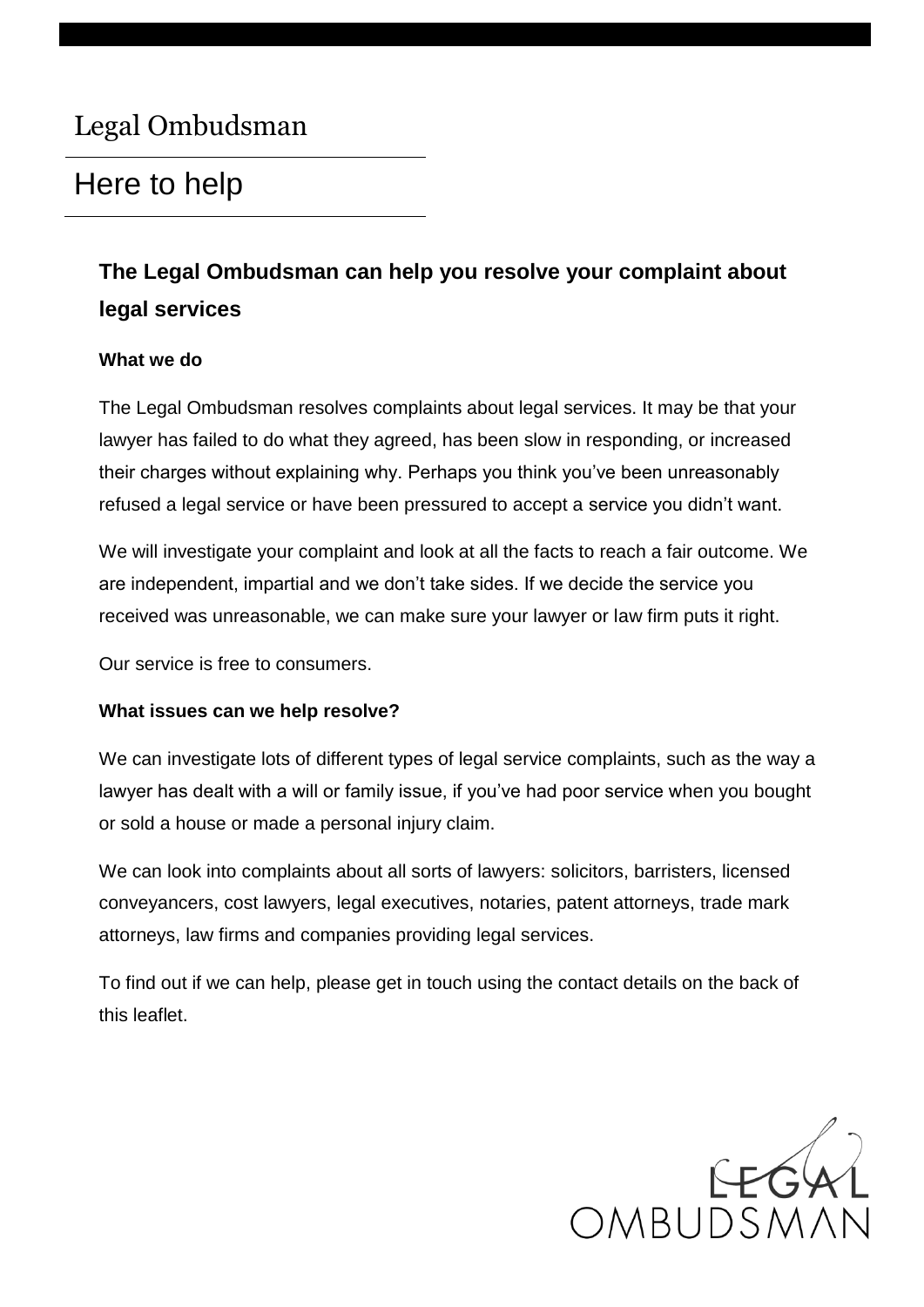#### **Who can use our service?**

All members of the public and very small businesses, charities, clubs and trusts.

We prefer you to come to us directly, but you can ask a friend, relative or anyone else to get in touch for you.

#### **What if we can't help?**

If we can't help, we can put you in touch with other organisations that might be able to. The Solicitors Regulation Authority and the Bar Standards Board, for example, can deal with issues that are beyond our powers.

## **Here are the steps you need to take**

#### **Step 1: Tell your lawyer**

Your lawyer should provide you with a reasonable service and treat you fairly. But sometimes things do go wrong.

If you are unhappy with the service you have received, tell your lawyer so they have a chance to put things right. Every lawyer should explain how their own complaints handling procedure works.

You must give your lawyer a chance to resolve your complaint before we can get involved. Make your complaint to the lawyer as soon as you are aware there's a problem – don't leave it too long.

If you are having difficulty contacting your lawyer and aren't sure what to do next, please get in touch with us.

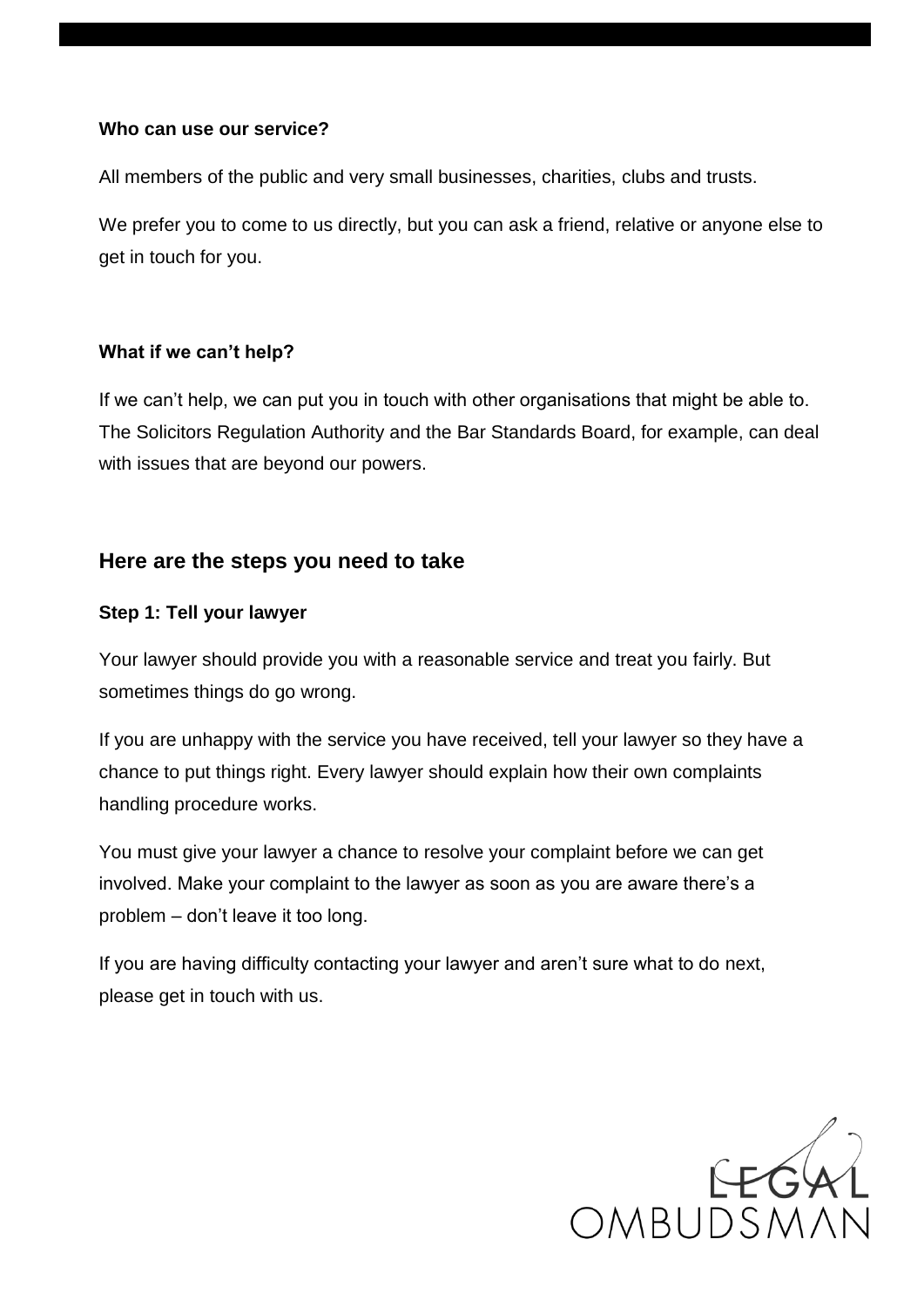#### **Step 2: Give your lawyer time to resolve things**

You should allow your lawyer up to eight weeks to resolve your complaint. If they don't deal with the complaint to your satisfaction in that time, you can involve us.

### **Step 3: Bring your complaint to us**

Come to us as soon as you can after trying to sort things out with your lawyer. If you aren't happy with their final response, you have up to six months to bring your complaint to us.

Also, the problem must have happened on or after 6 October 2010 or, if the problem happened earlier than that, you must not have been aware of it before 6 October 2010.

When you contact us, we will ask for information from you and your lawyer. Keep copies of any letters and emails as well as any notes you might have made about what happened and when. When you contact us, it will help if you have:

- the name and address of the lawyer or law firm involved;
- the date you first told them about your complaint;
- the date you first became aware of the problem you are complaining about;
- details of their response.

#### **Sending us documents**

We can't accept documents from online stores such as Microsoft SkyDrive, Xdrive and Livedrive. Attach documents to an email instead.

Alternatively, you can post your documents. Please only send copies, because we scan our post and destroy the originals. Make copies of any important papers relating to your complaint (letters, statements, official documents or certificates).

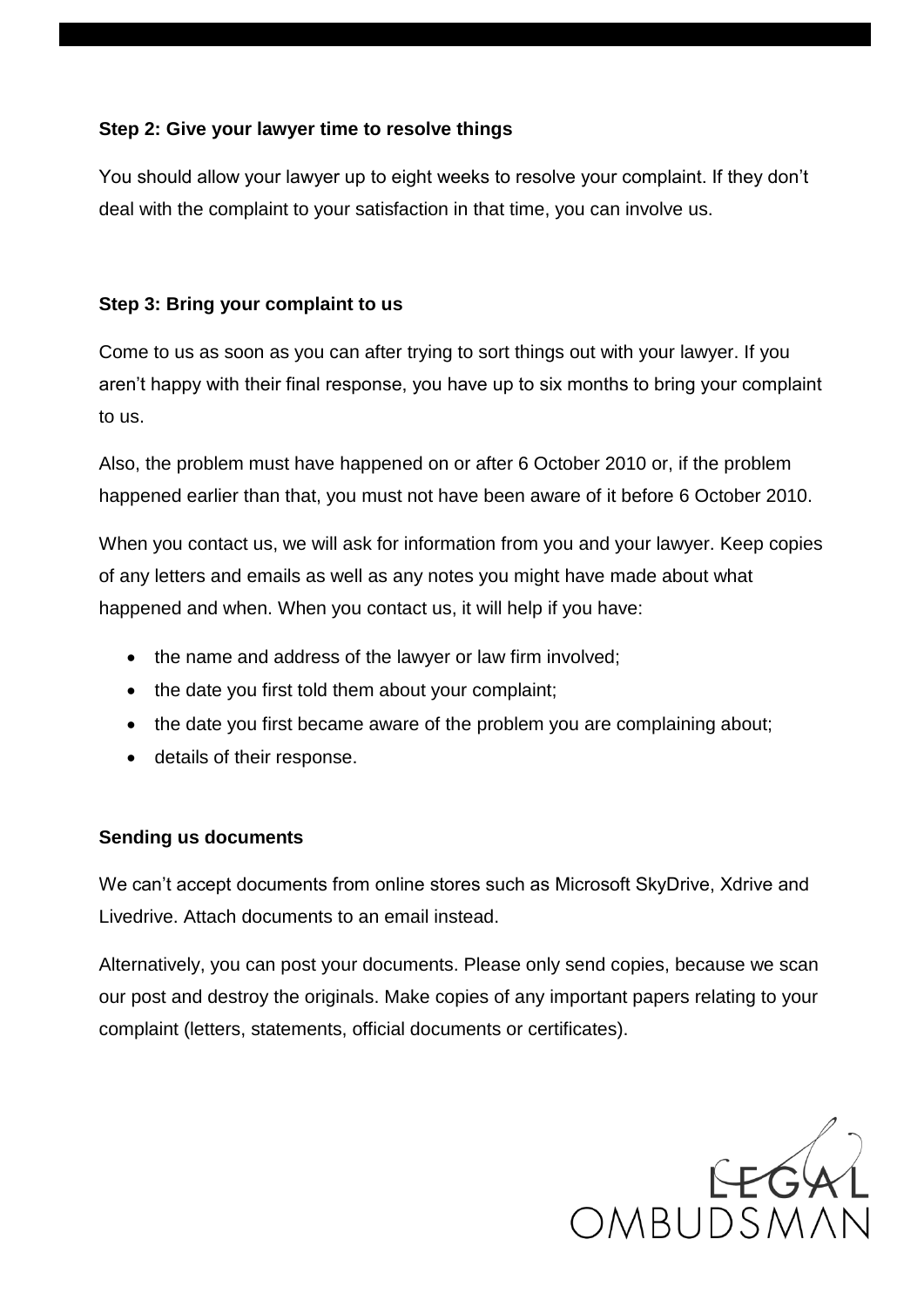#### **Action we can take**

Most complaints are resolved quickly and informally by getting everyone to agree what's fair. We can carry out more formal investigations, if they're necessary, but these can take longer.

If we agree that your lawyer's service has been unsatisfactory, we can ask them to:

- apologise to you;
- give you back any documents you're entitled to;
- do more work for you, if this can put right what went wrong;
- refund or reduce your legal fees; or
- pay compensation if you have lost out or been badly treated (this can be anything up to £50,000 but we generally award less than £1,000).